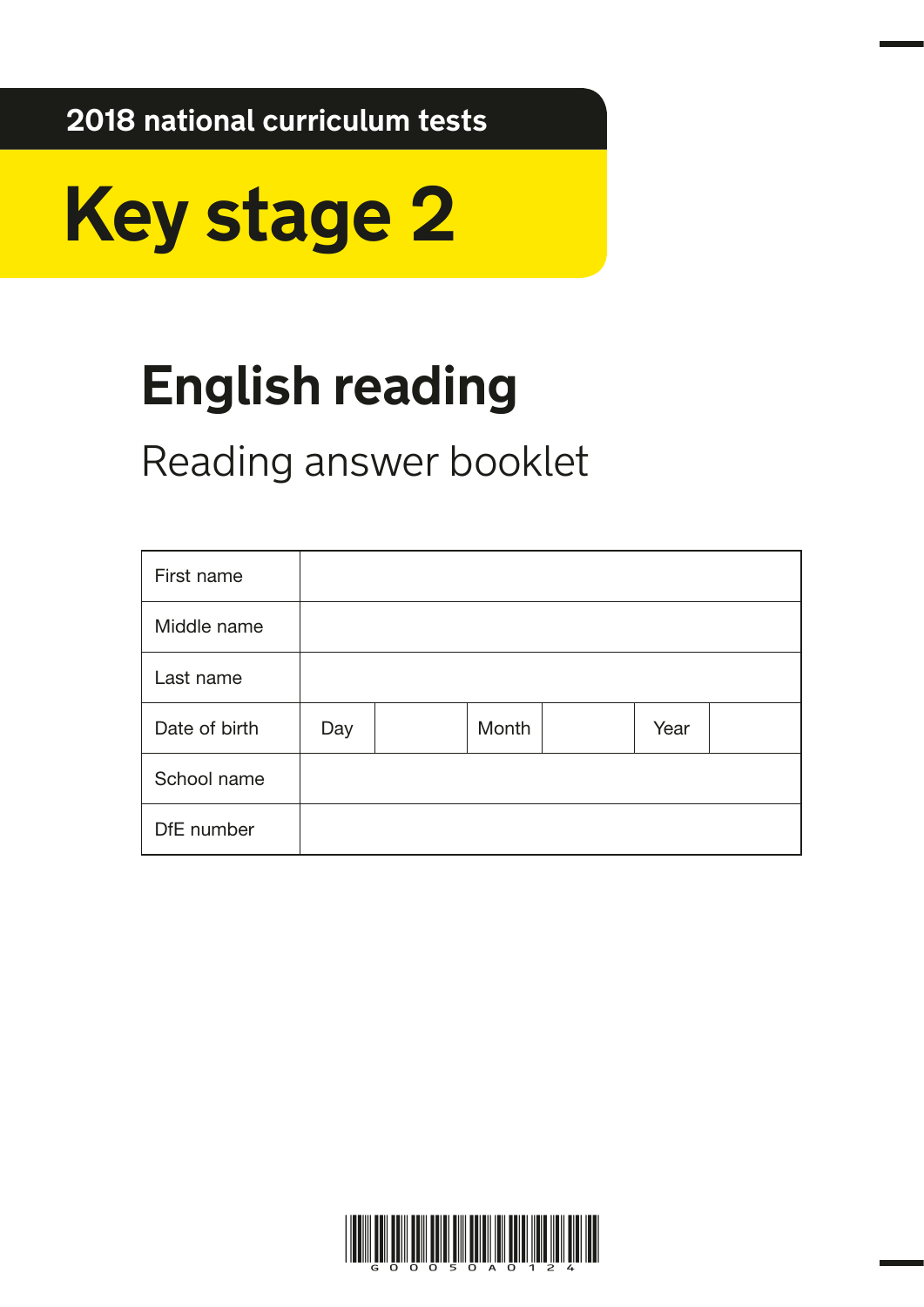# **[BLANK PAGE]**

Please do not write on this page.

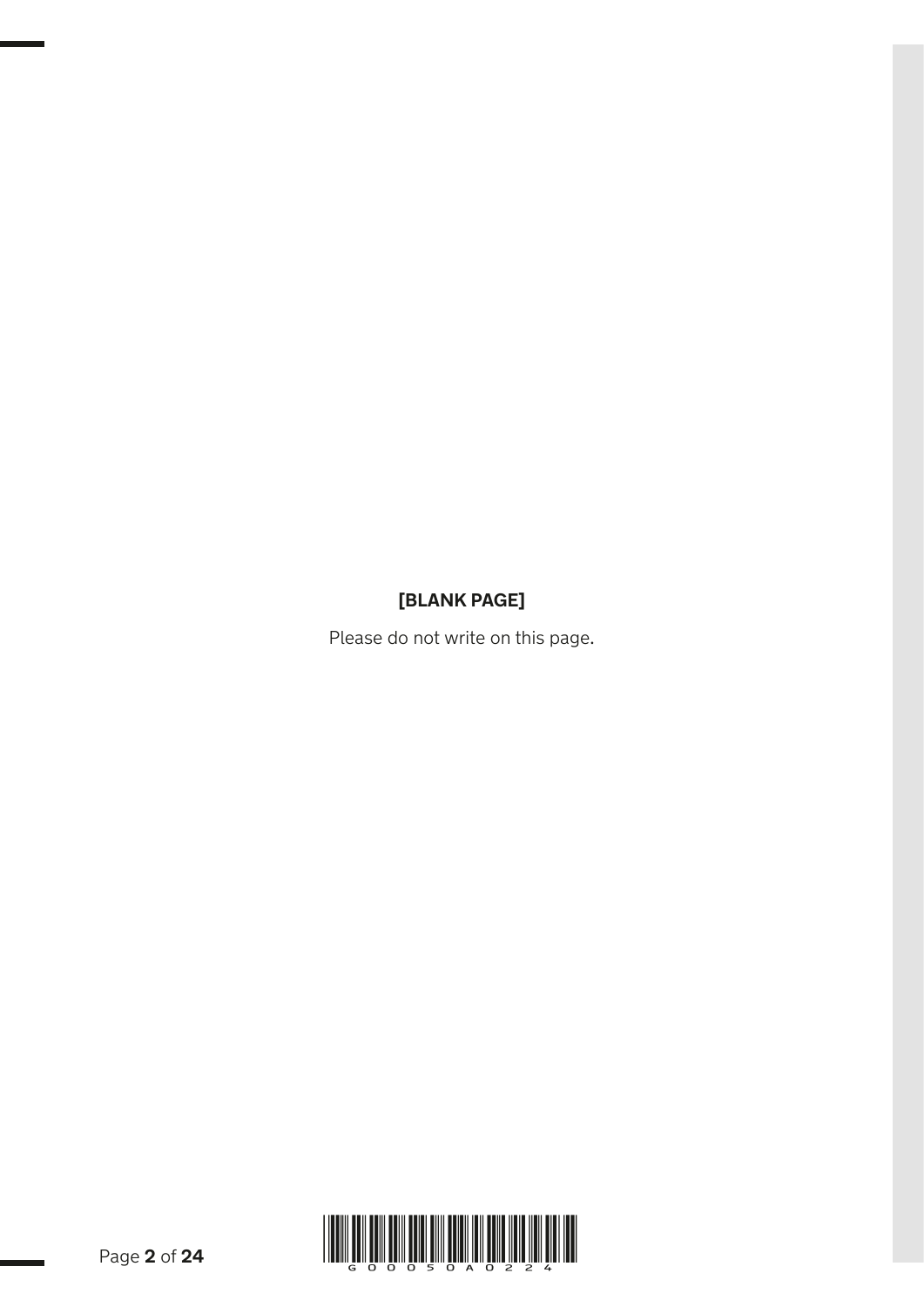# **Instructions**

### Questions and answers

You have one hour to complete this test, answering the questions in the answer booklet. Read one text and answer the questions about that text before moving on to read the next text. There are three texts and three sets of questions.

In this booklet, there are different types of question for you to answer in different ways. The space for your answer shows you what type of answer is needed. Write your answer in the space provided. Do not write over any barcodes.

### Short answers

Some questions are followed by a short line or box. This shows that you only need to write a word or a few words in your answer.

### Several line answers

Some questions are followed by a few lines. This gives you space to write more words or a sentence or two.

### Longer answers

Some questions are followed by more answer lines. This shows that a longer, more detailed answer is needed. You can write in full sentences if you want to.

### Selected answers

For some questions you do not need to write anything at all and you should tick, draw lines to or circle your answer. Read the instructions carefully so that you know how to answer the question.

## **Marks**

The number under each line at the side of the page tells you the number of marks available for each question.

As this is a reading test, you must use the information in the texts to help you to answer the questions. When a question includes a page reference, you should refer to the text on that page to help you with your answer.

You have one hour to read the texts in the reading booklet and answer the questions in this booklet.

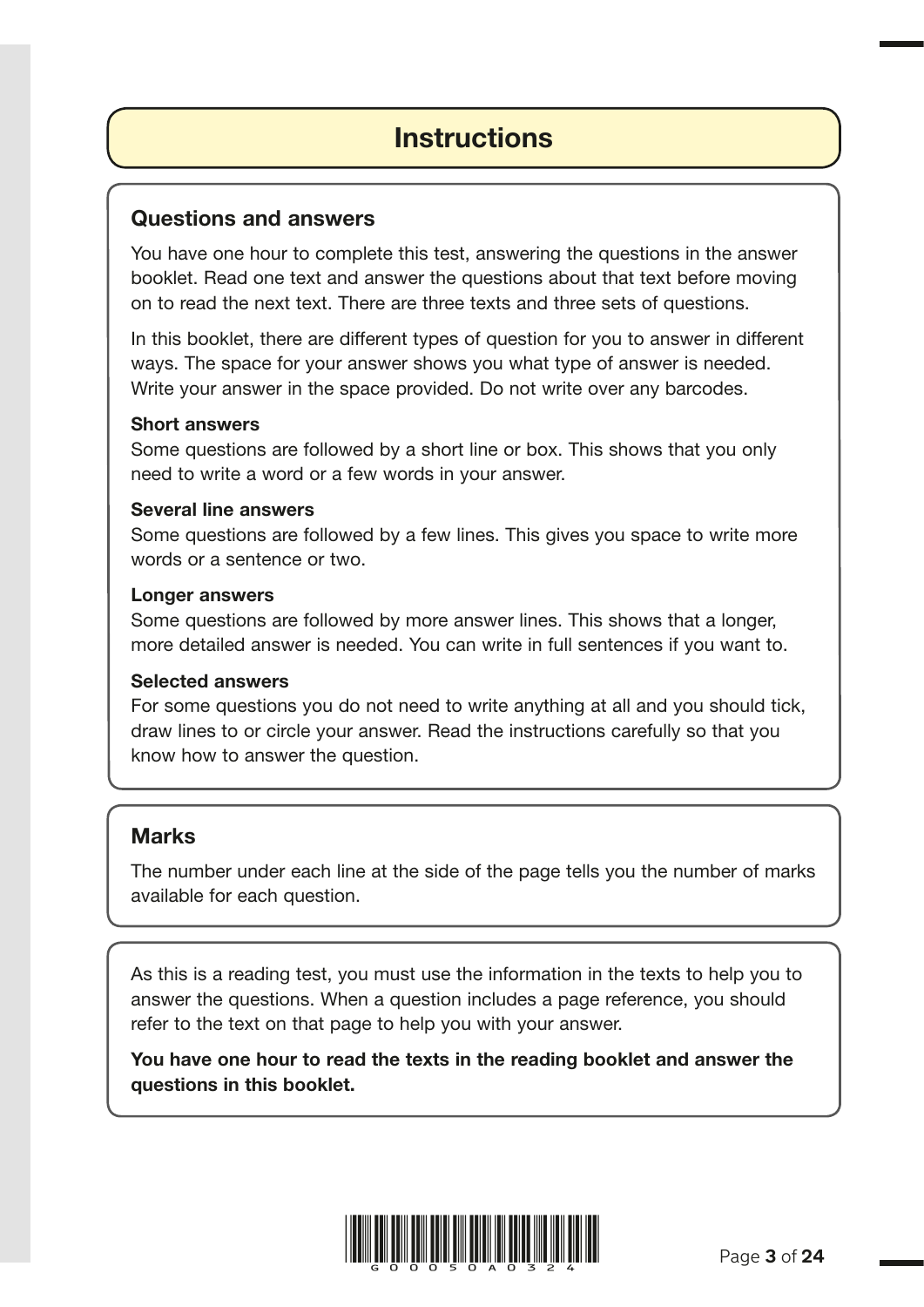## Questions 1–15 are about *The Giant Panda Bear* (pages 4–5)

According to the text, approximately how many giant pandas currently live in the wild?

1 mark

2

1

According to some scientists, how does giant pandas' fur help them to survive in the wild?

1 mark

Look at page 4. 3

Pandas *can grow up to 1.5 metres and weigh up to 150 kilograms*.

What else in the text tells us that giant pandas could be dangerous animals?

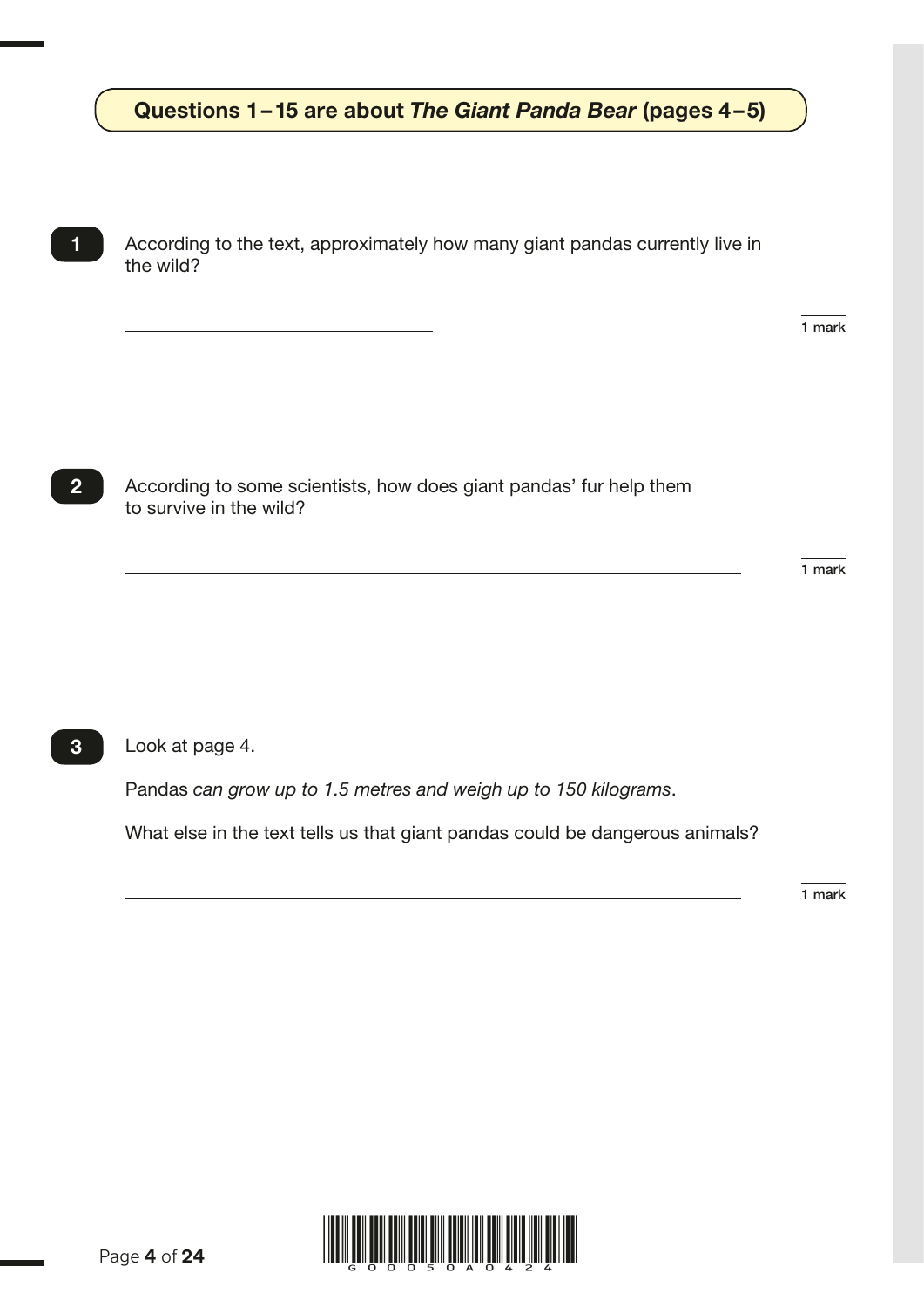# 4 Look at page 4.

According to the text, what do pandas spend the majority of their time doing?

1 mark

1 mark

R027321 – 28 September 2017 3:45 PM – Version 1

| 5 | Number these facts about the life of the giant panda cub from $1-5$ in<br>the order in which they happen. |  |
|---|-----------------------------------------------------------------------------------------------------------|--|
|   | The first one has been done for you.                                                                      |  |
|   | A cub eats bamboo for the first time.                                                                     |  |
|   | A cub leaves its mother.                                                                                  |  |
|   | A cub develops black spots.                                                                               |  |
|   | A cub weighs 31 to 36 kilograms.                                                                          |  |
|   | A cub weighs about the same as an apple.                                                                  |  |

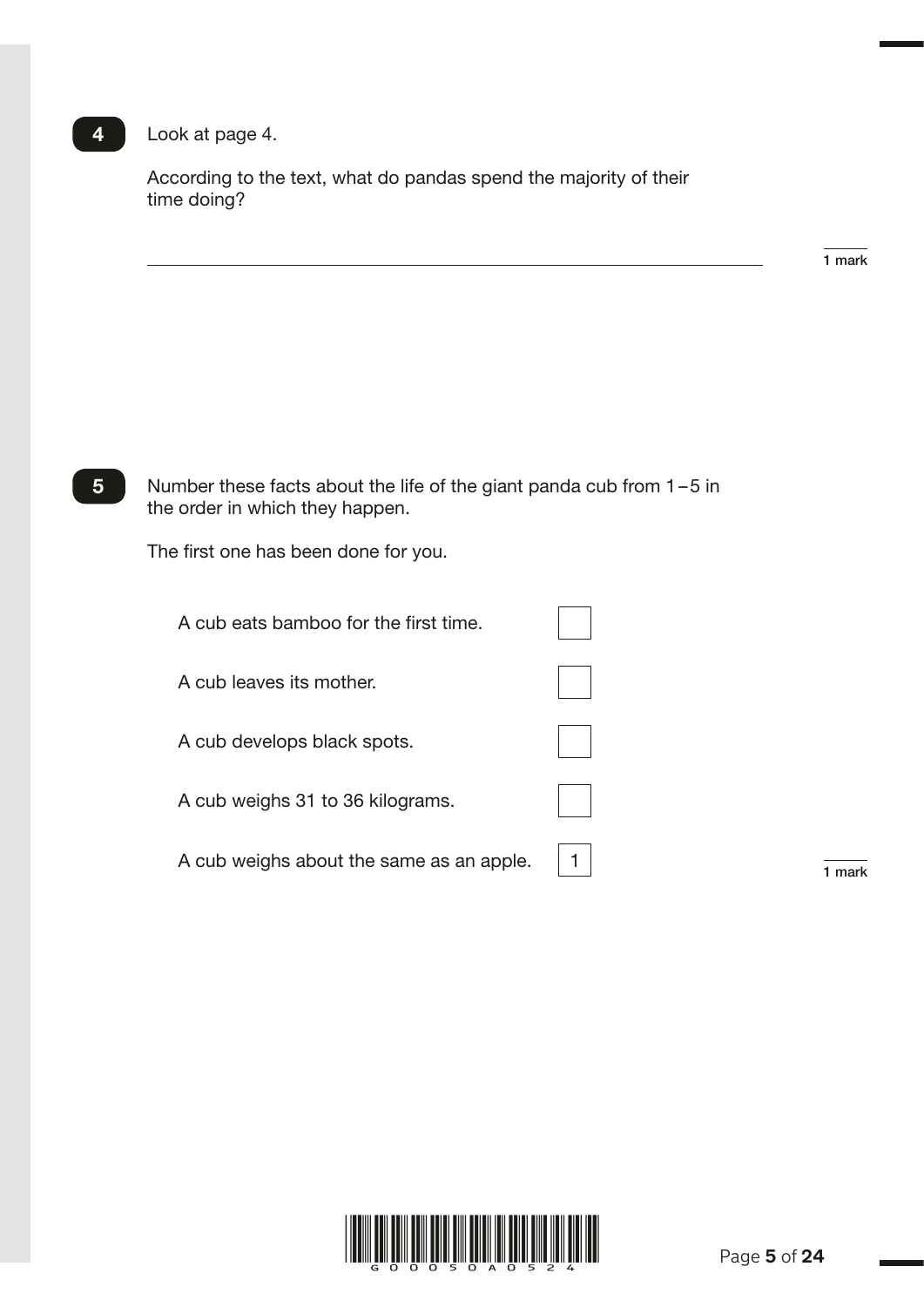Look at page 4.

According to the text, give one way that giant pandas are...

(a) similar to other bears.

(b) different from other bears.

1 mark

1 mark

| Look at the section headed: Other interesting facts. |           |        |
|------------------------------------------------------|-----------|--------|
| Complete the sentence below.                         |           |        |
| Recent studies show that                             |           |        |
|                                                      | Tick one. |        |
| giant pandas always spend most of their lives alone. |           |        |
| most giant pandas live in captivity.                 |           |        |
| giant pandas only live in the wild in China.         |           |        |
| some giant pandas live in the same area.             |           | 1 mark |
|                                                      |           |        |



6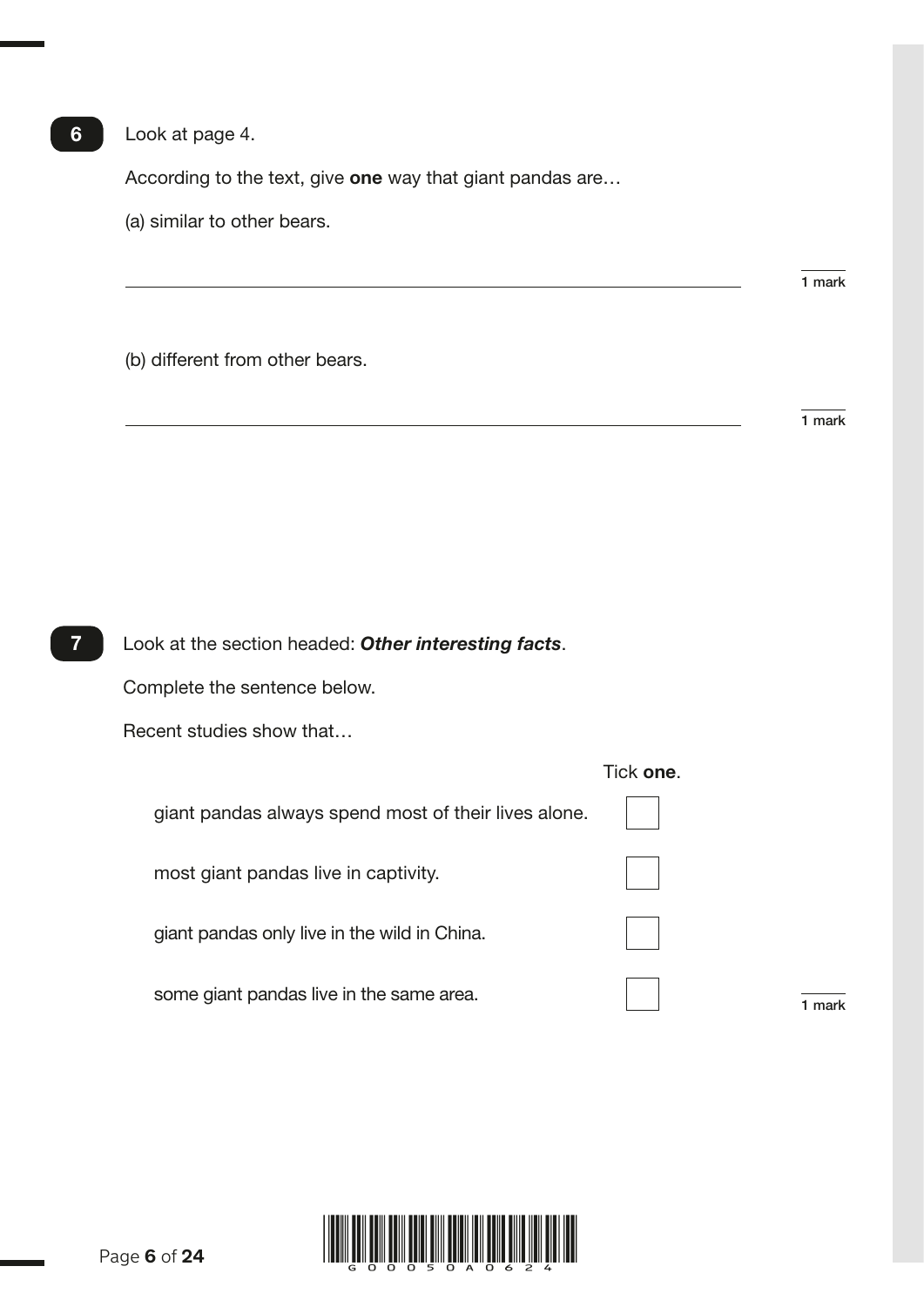### 8 Look at the section headed: *Why are people concerned about the giant panda?*

Find and copy one word which shows that there are lots of things we do not yet know about giant pandas.

1 mark

R027323 – 30 October 2017 12:11 PM – Version 1

… *cutting off a vital food supply*. 9

What does the word *vital* mean in this sentence?



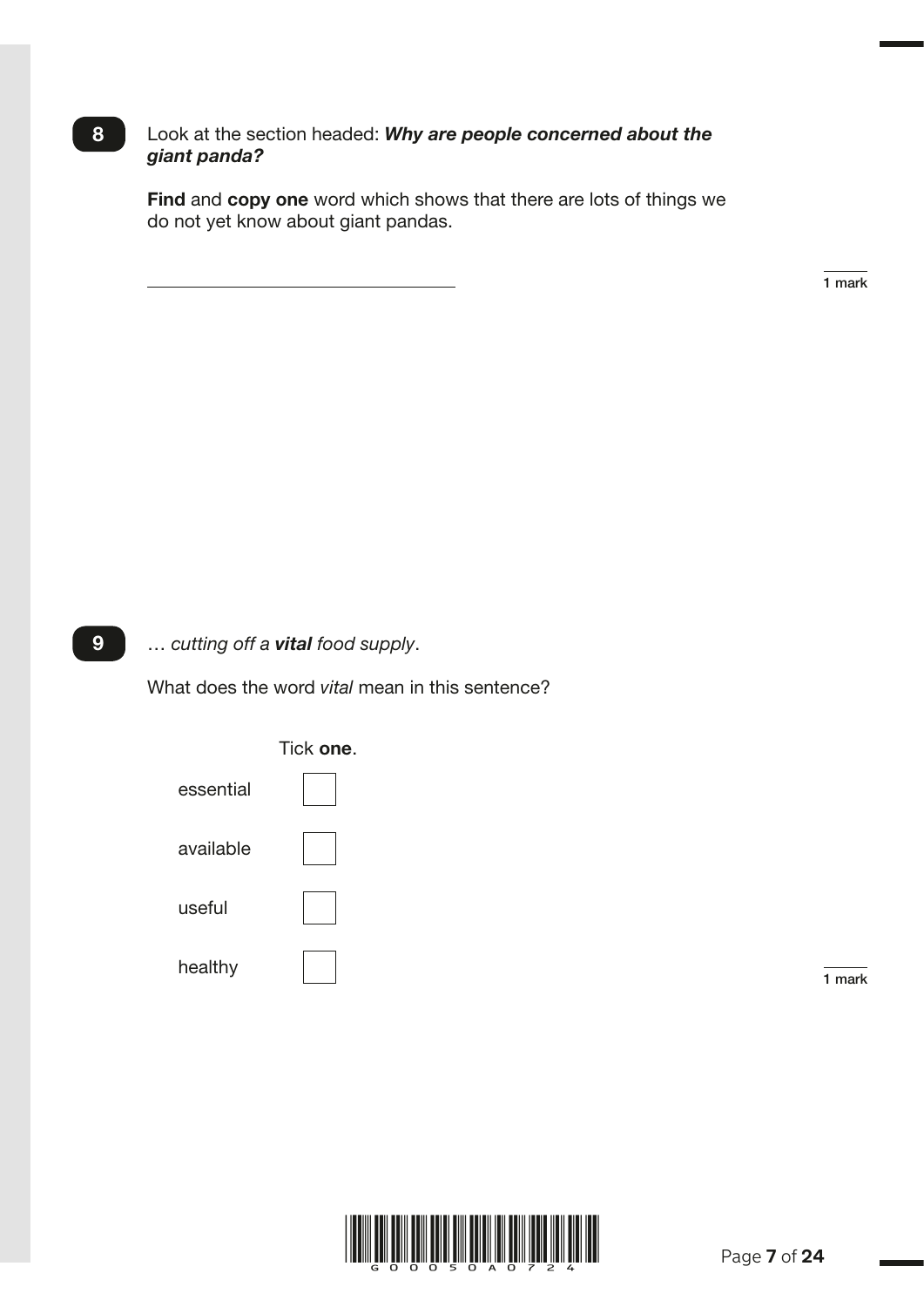According to the text, why are giant pandas under threat of extinction? Give two reasons. 10

| ◢<br>. . |           |
|----------|-----------|
|          |           |
| 2.       | $2$ marks |
|          |           |

11 According to the text, how are people trying to help giant pandas survive?

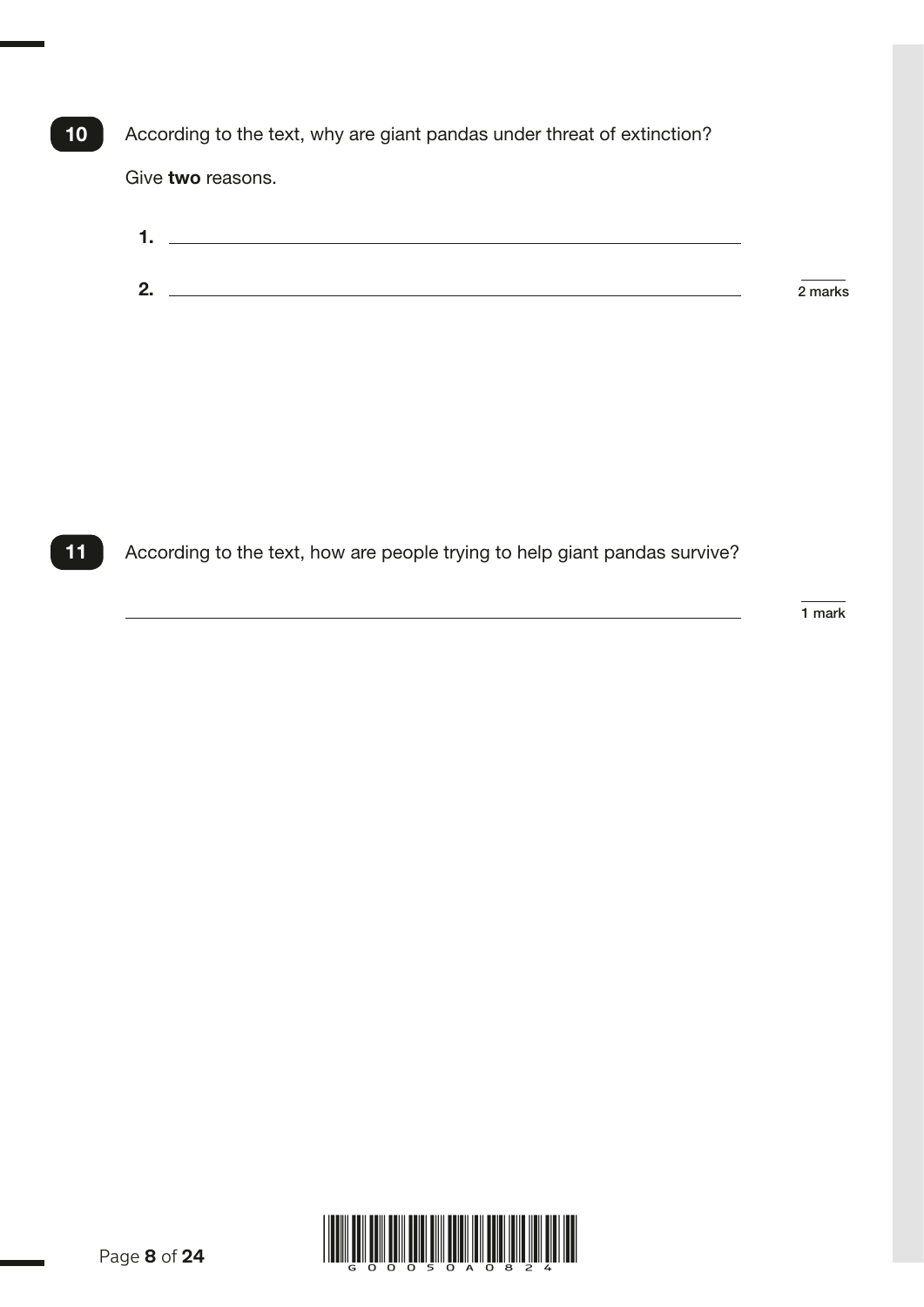### Look at the section headed: *What about the future?*  $12$

Find and copy one word that shows that helping the giant panda is not easy.

1 mark

R024194 – 1 December 2017 4:13 PM – Version 2

Look at page 5.  $13$ 

> What is one name that pandas have been called in the past because of their fur?

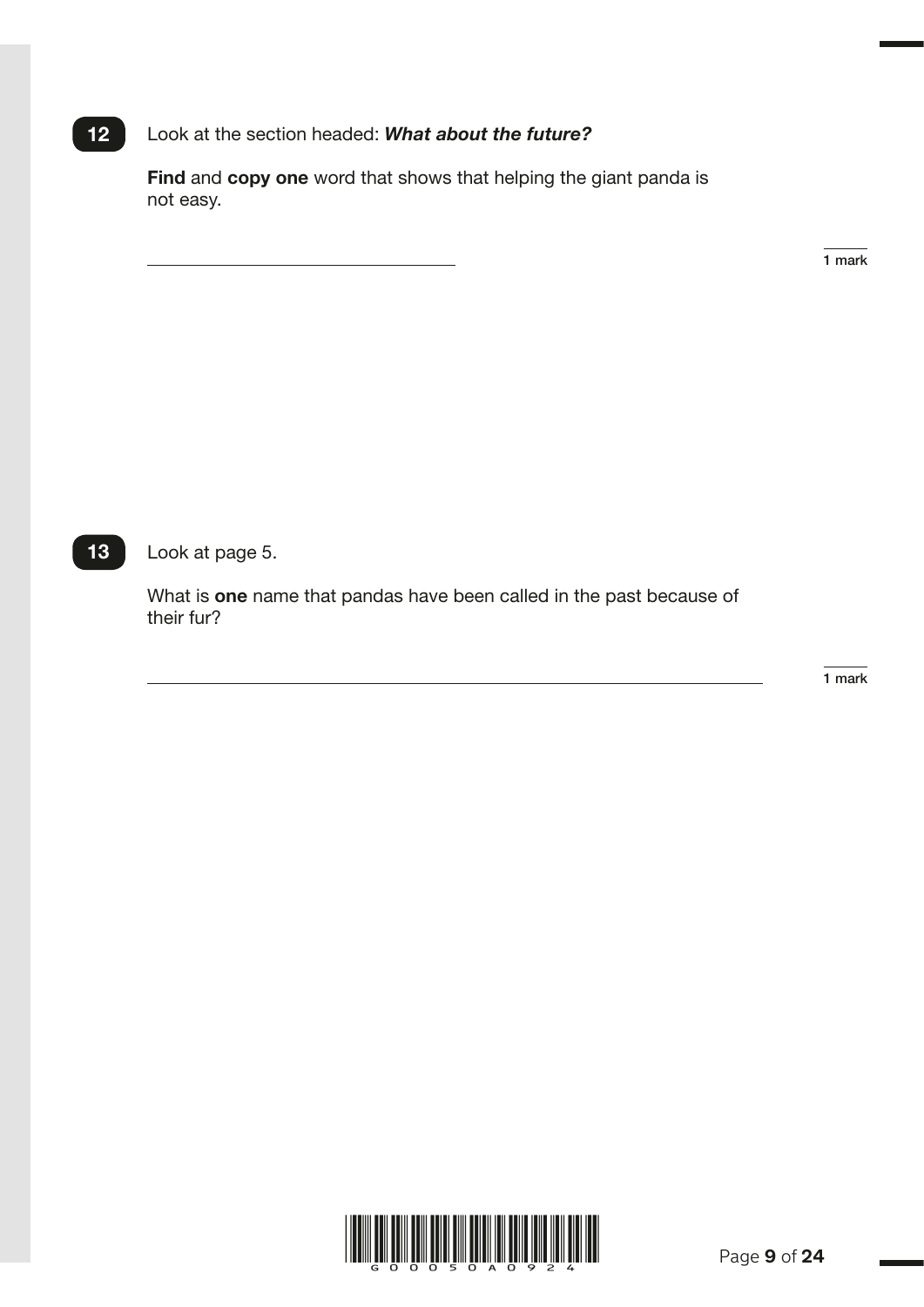Which statement is the best summary for the whole of page 5? 14

|                                              | Tick one. |
|----------------------------------------------|-----------|
| How the giant panda first got its name.      |           |
| How charities raise money for giant pandas.  |           |
| How people are working to save giant pandas. |           |
| How giant pandas' territory is changing.     | mark      |

Using information from the text, tick one box in each row to show whether each statement is a fact or an opinion. 15

|                                                 | <b>Fact</b> | <b>Opinion</b> |
|-------------------------------------------------|-------------|----------------|
| Giant pandas are fascinating animals.           |             |                |
| Giant pandas' main food in the wild is bamboo.  |             |                |
| Giant panda cubs weigh about 150g<br>when born. |             |                |

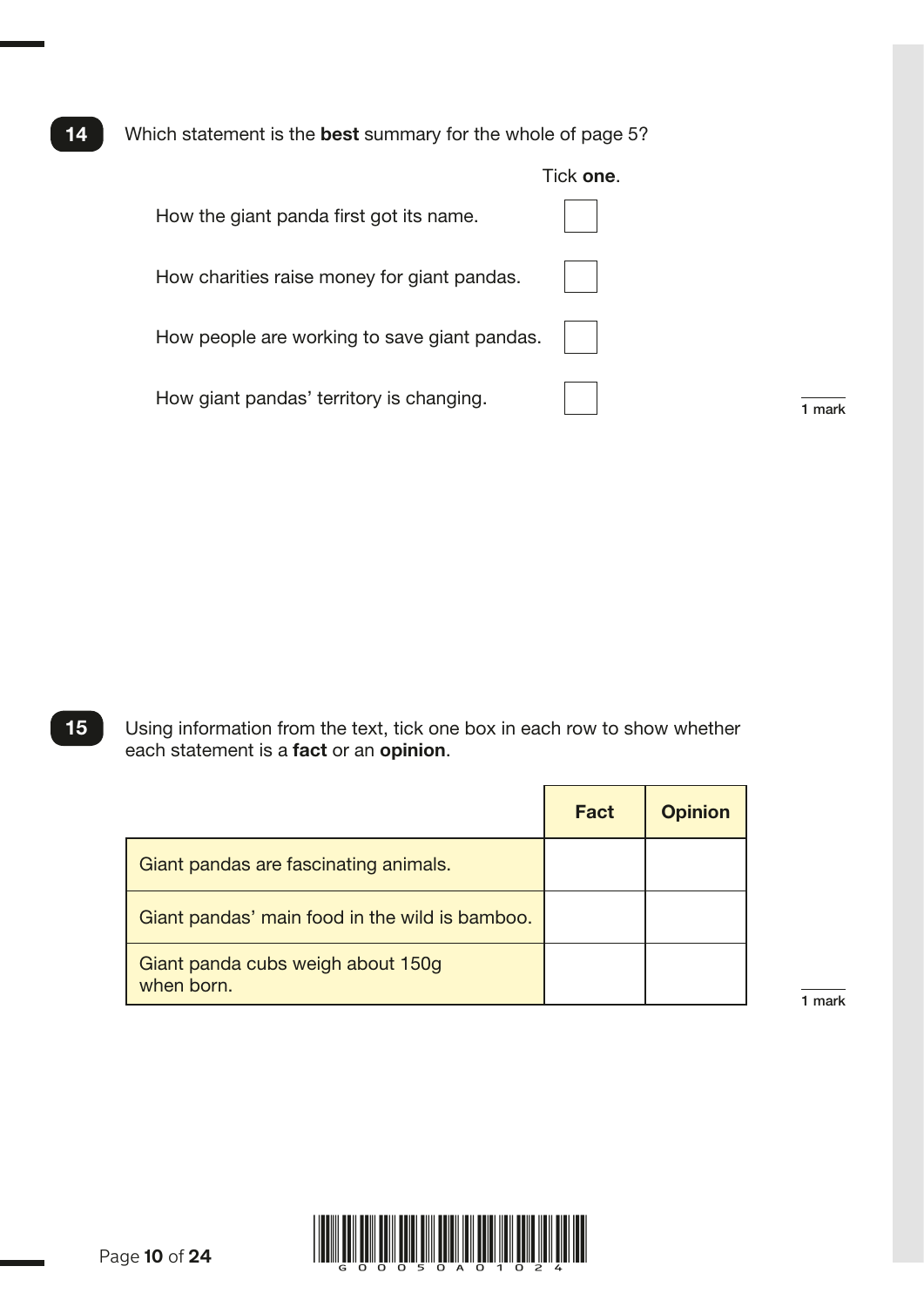| Find and copy one word from the first verse that shows that the poet's<br>grannie made him feel safe when he was a boy.  |        |
|--------------------------------------------------------------------------------------------------------------------------|--------|
|                                                                                                                          | 1 mark |
| How did the poet's grannie react when he behaved badly?                                                                  |        |
|                                                                                                                          | 1 mark |
|                                                                                                                          |        |
| The poet describes his grannie as standing mountainous between me and<br>my fear. This makes her sound big and powerful. |        |
| What other impressions do you get of his grannie in the same verse?                                                      |        |
|                                                                                                                          |        |

2.  $\overline{\hspace{1cm}}$  2 marks

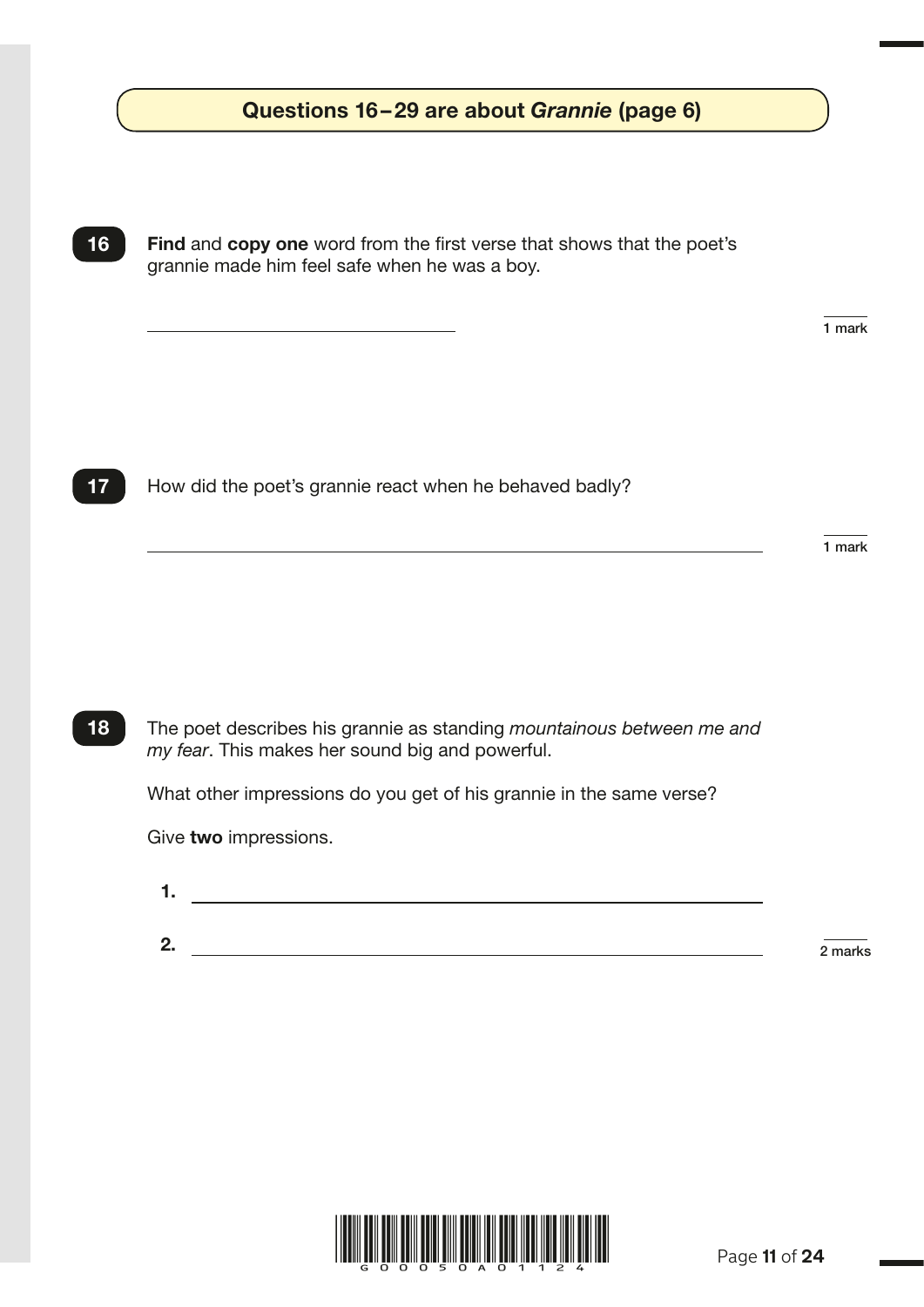## 19 What was one effect of the poet getting injured in the war?

1 mark

### 20 Look at the verse beginning: *Years later...*

Find and copy a group of words that means the same as 'took the opportunity'.

1 mark

21 What does the poet ask his grannie to do?

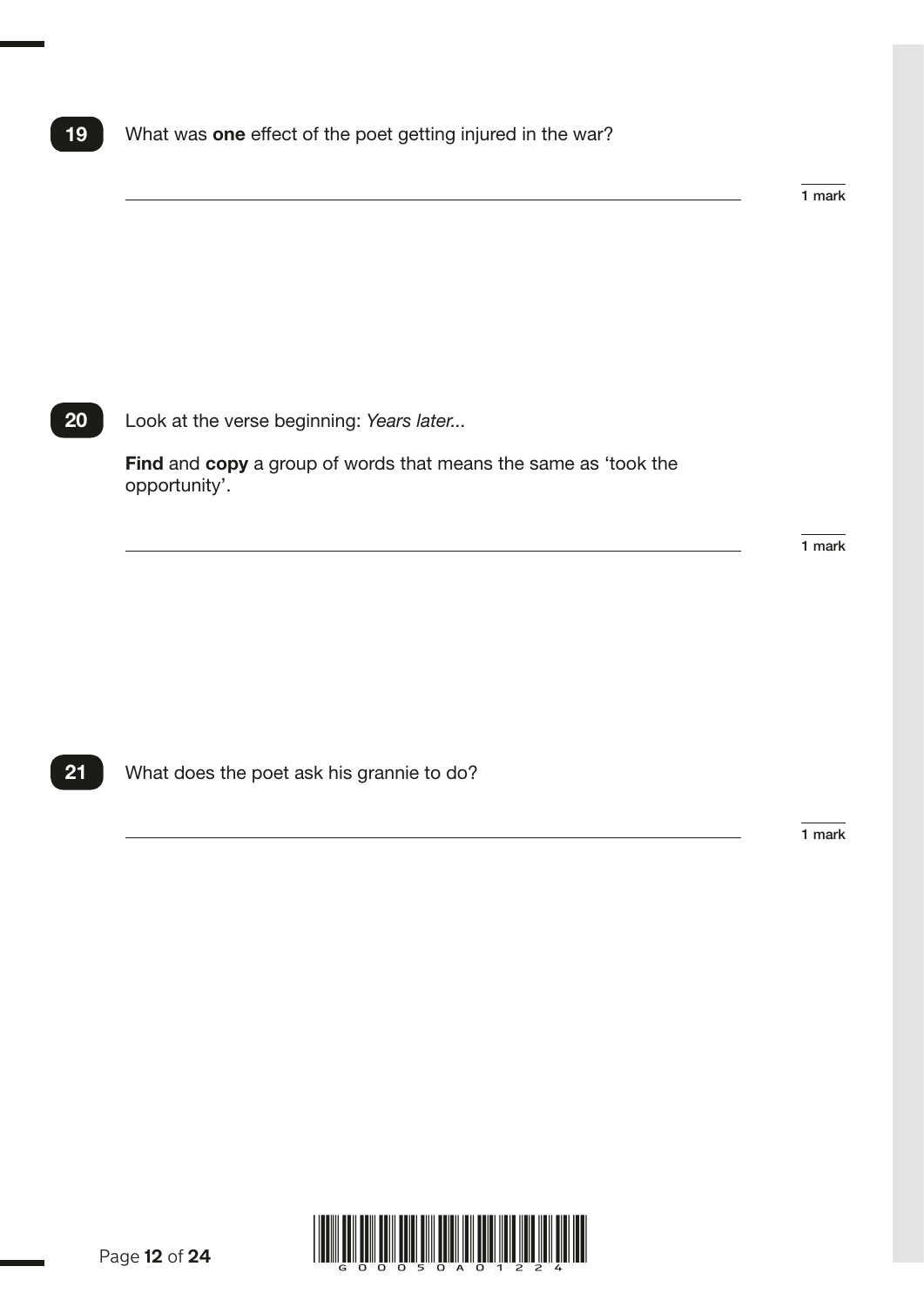### 22 *She came. And I still vividly recall...*

What do the words *vividly recall* mean?

2 marks

R026439 – 29 September 2017 9:01 AM – Version 1

23 Explain what the poet finds *weird* about his grannie in the last verse.

2 marks

24 *She hobbled through the ward to where I lay And drew quite close and, hesitating, peered.*

Why does she hesitate?

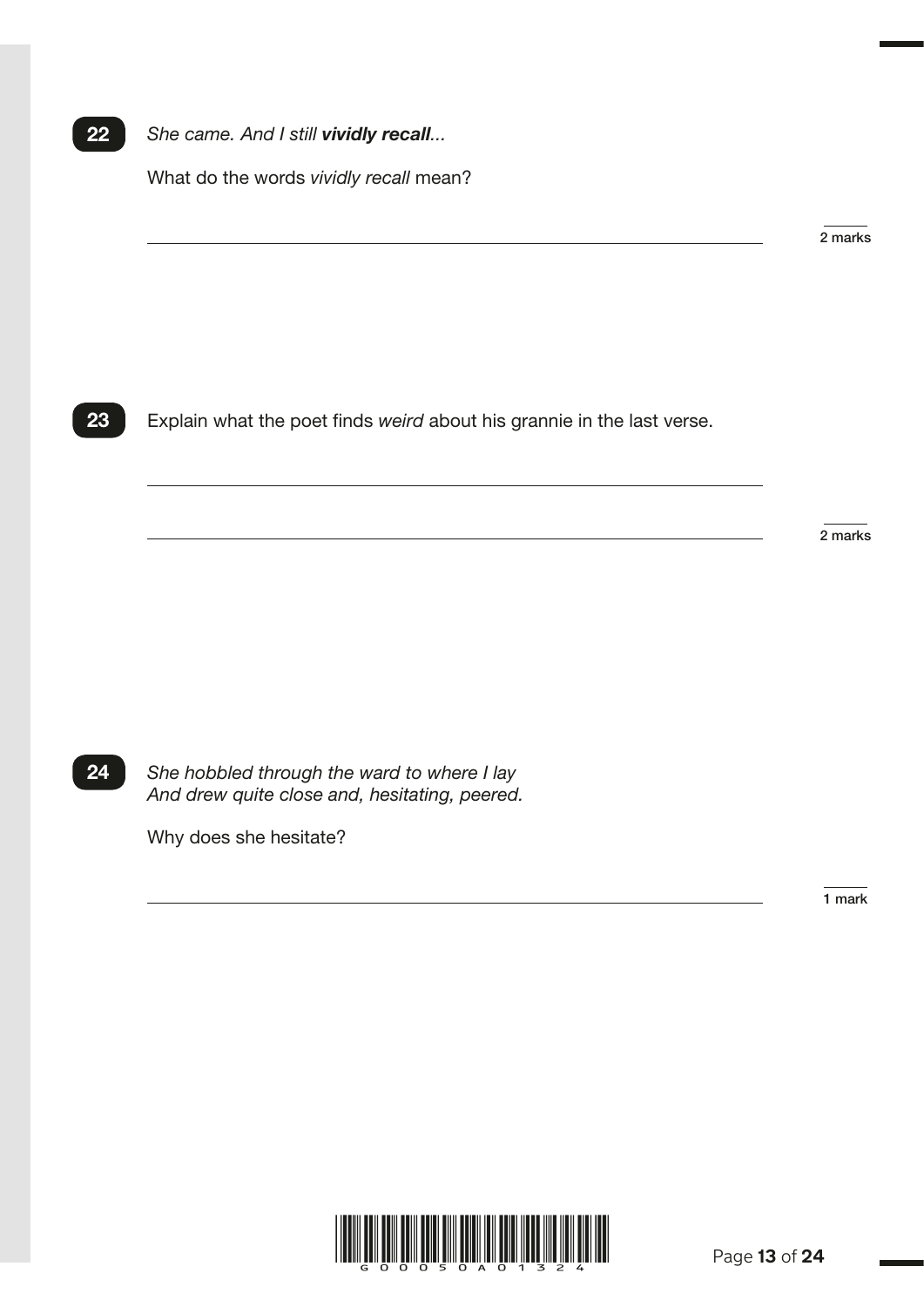### 25 What is one thing that did not change about the grannie as she got older?

1 mark

26 Look at the last verse, beginning: *She came.*

Find and copy a group of words that shows that his grannie makes a difference to the poet during her visit.

1 mark

### 27 The experience in the last line could best be described as...



Tick one.

comforting.  $\boxed{\phantom{a}}$ 

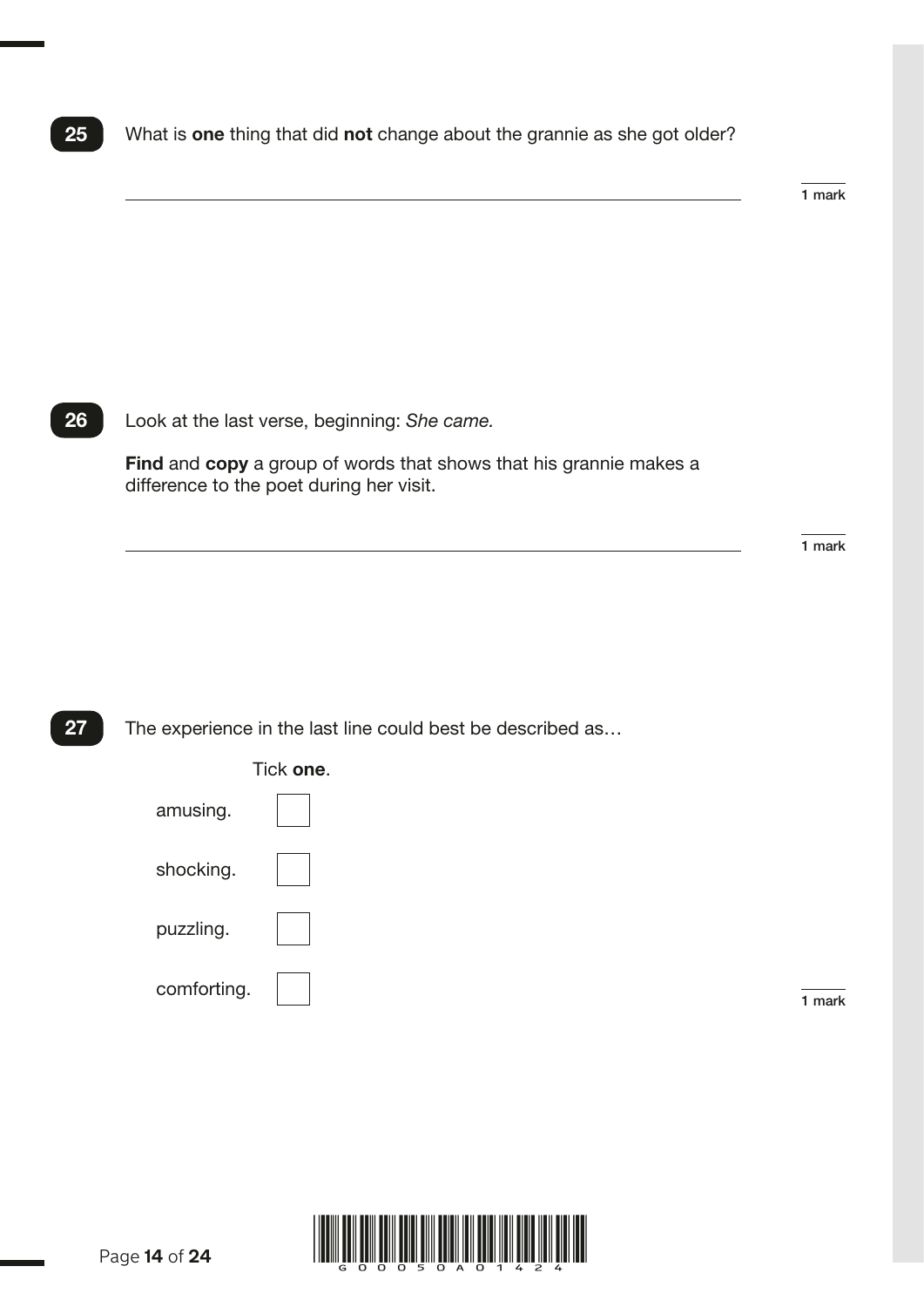28 Number the following sentences from  $1-5$  to show the order in which they happen in the poem.

The first one has been done for you.

| The poet arrives in France.      |      |
|----------------------------------|------|
| The poet lives with his grannie. |      |
| The poet is injured.             |      |
| The poet's grannie visits him.   |      |
| The poet writes to his grannie.  | mark |

R026452 – 1 December 2017 3:51 PM – Version 1

29 The poet describes different stages of his life.

Tick the two verses that are mainly about the poet's adult life.



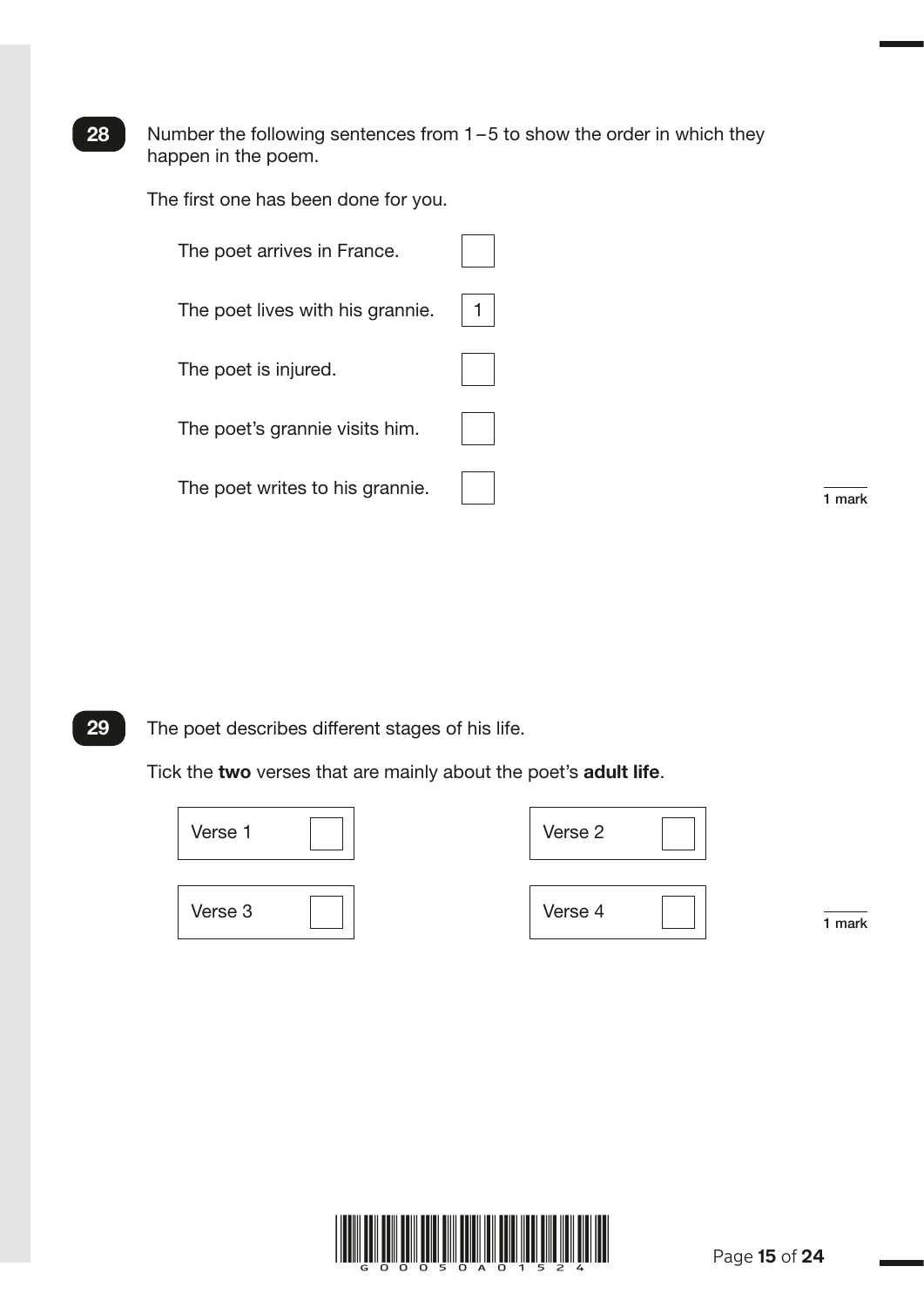# Questions 30–40 are about *Albion's Dream* (pages 8–10)

What suggests that the inside of the old farmhouse was not very well looked after?

Give two things.

| . . |        |
|-----|--------|
|     |        |
| 2.  | 1 mark |

Which sentence below best describes the farmhouse?

|                                                      | TICK <b>one</b> . |
|------------------------------------------------------|-------------------|
| It had always been a lifeless place.                 |                   |
| No one ever went there by choice.                    |                   |
| It seemed stuck in the past.                         |                   |
| The outside was better looked after than the inside. | mark              |

Tick one.

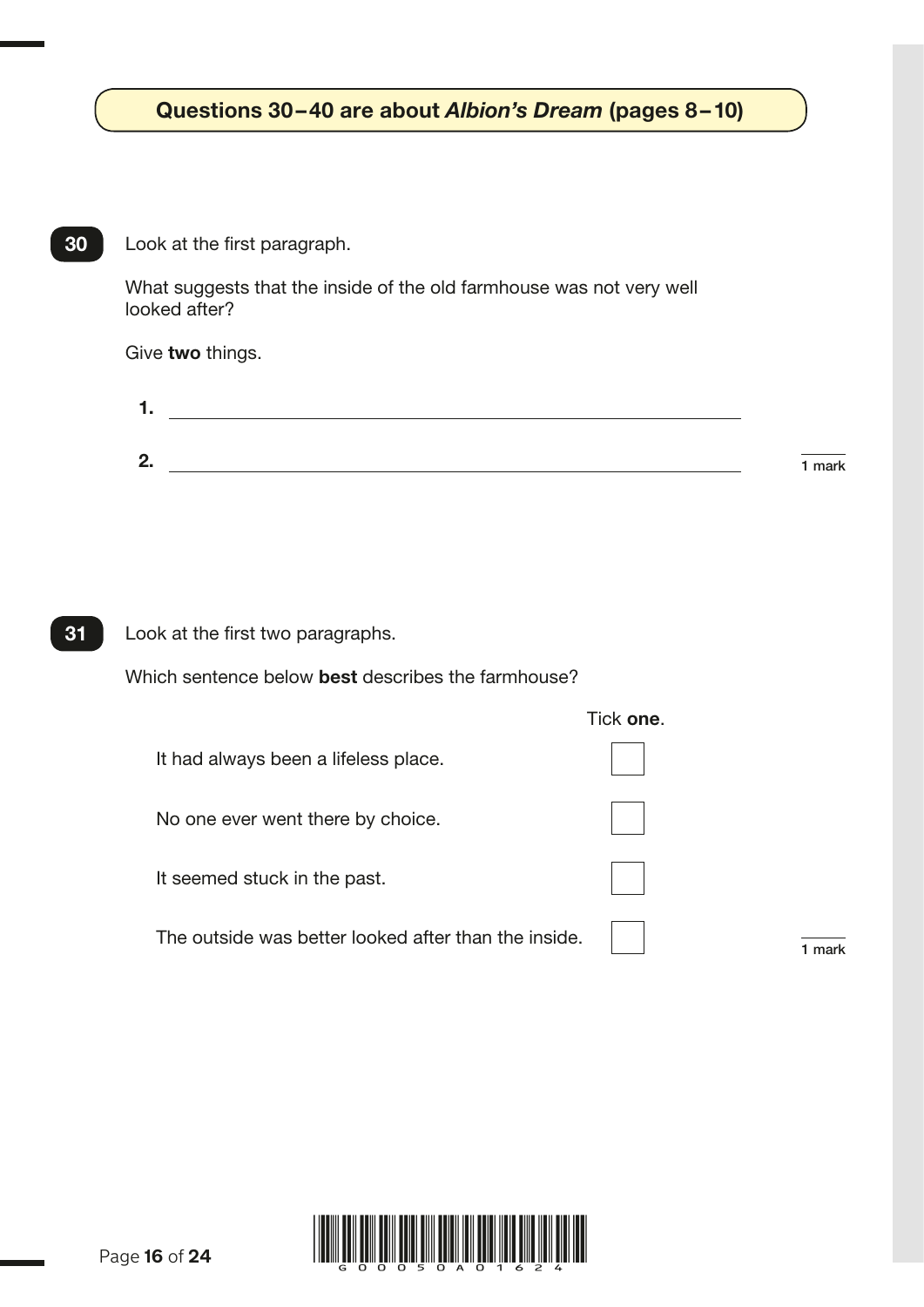### 32 Look at page 9.

Find and copy one word which shows that Em Sharp was in charge of the house.

1 mark

R028170 – 30 October 2017 12:36 PM – Version 1



Look at the second paragraph on page 9.

*Left to my own devices...*

This means that Edward...

### Tick one.



was confident with equipment.

had a good imagination.

was free to do what he wanted. 1 mark

|  | $\mathbb{R}^n$ |  |
|--|----------------|--|
|  |                |  |
|  |                |  |

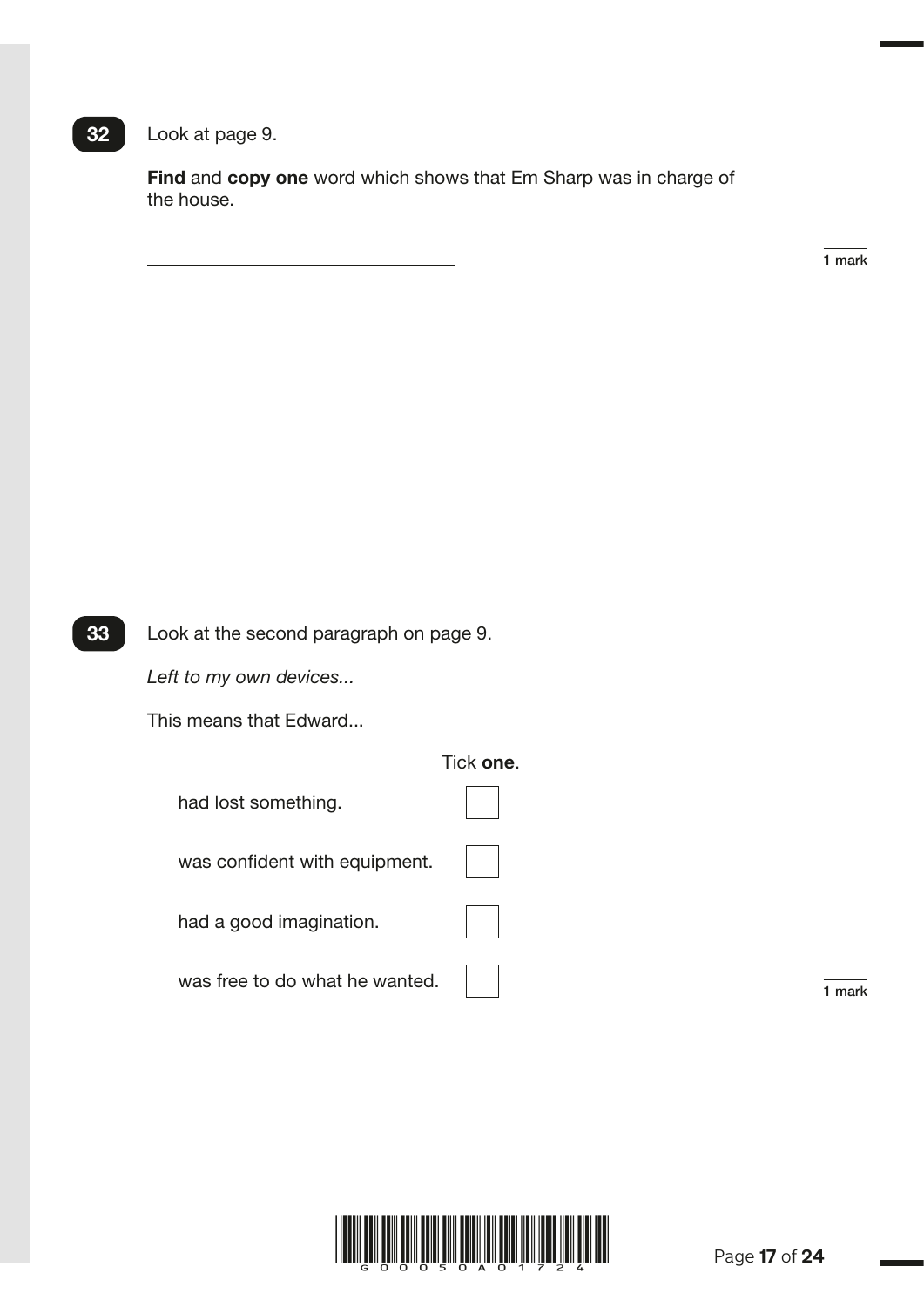### When Edward was exploring the bookcase, he noticed *something in the dark recesses of the shelf*.

Which of the following words is closest in meaning to *recesses*?



35 *...it dawned on me that the dice ought to belong to a game...*

> Which of the following is closest in meaning to *dawned on me* as it is used here?





# 34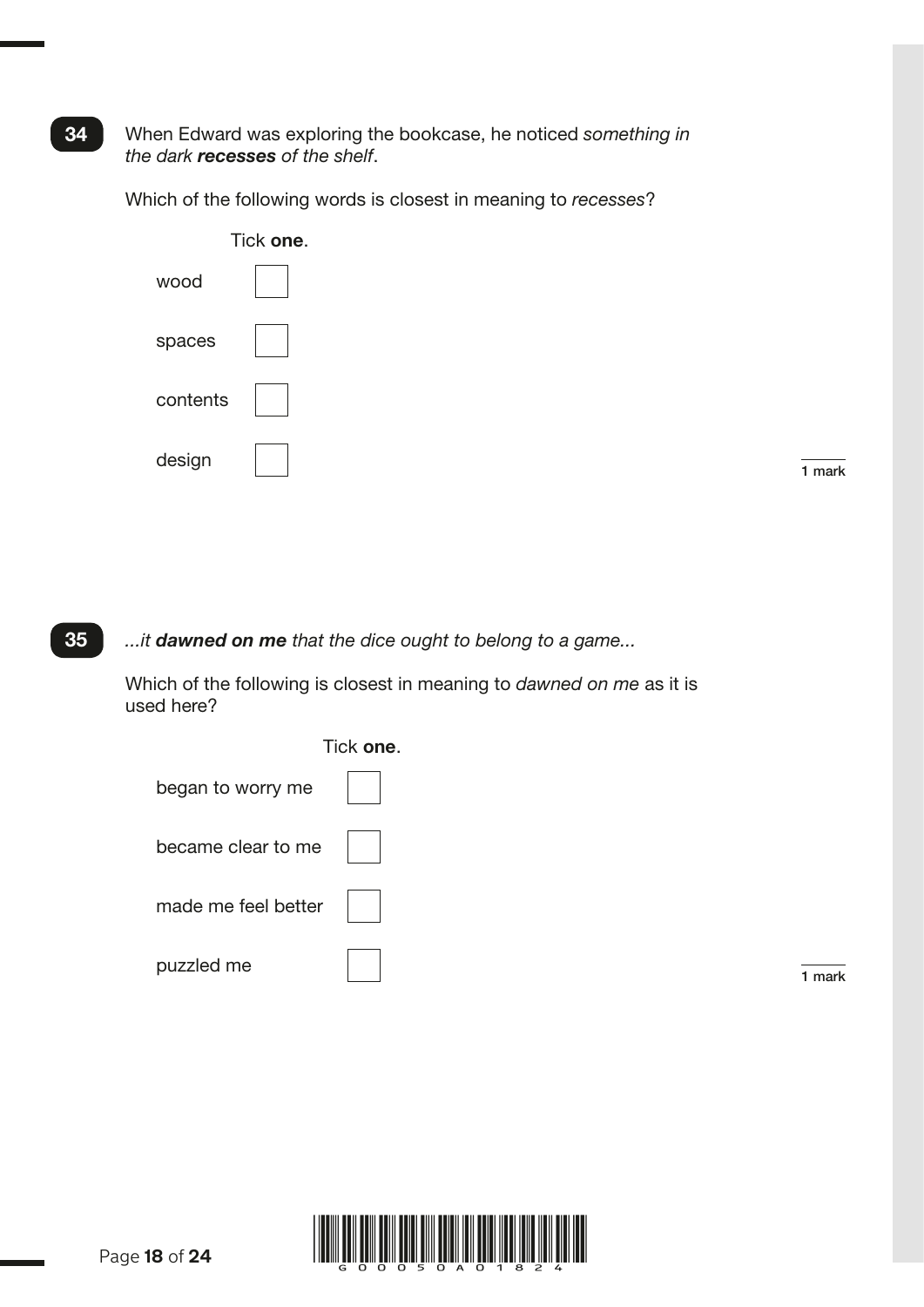| 36 | How do you know that the bookcase had not been moved for a<br>long time? |        |
|----|--------------------------------------------------------------------------|--------|
|    | Give two ways.                                                           |        |
|    | 1.                                                                       |        |
|    | 2.                                                                       | 1 mark |
|    |                                                                          |        |
|    |                                                                          |        |

37 How can you tell that Edward was determined to find the game?

Give one piece of evidence that shows his determination.

R026964 – 30 October 2017 12:48 PM – Version 1

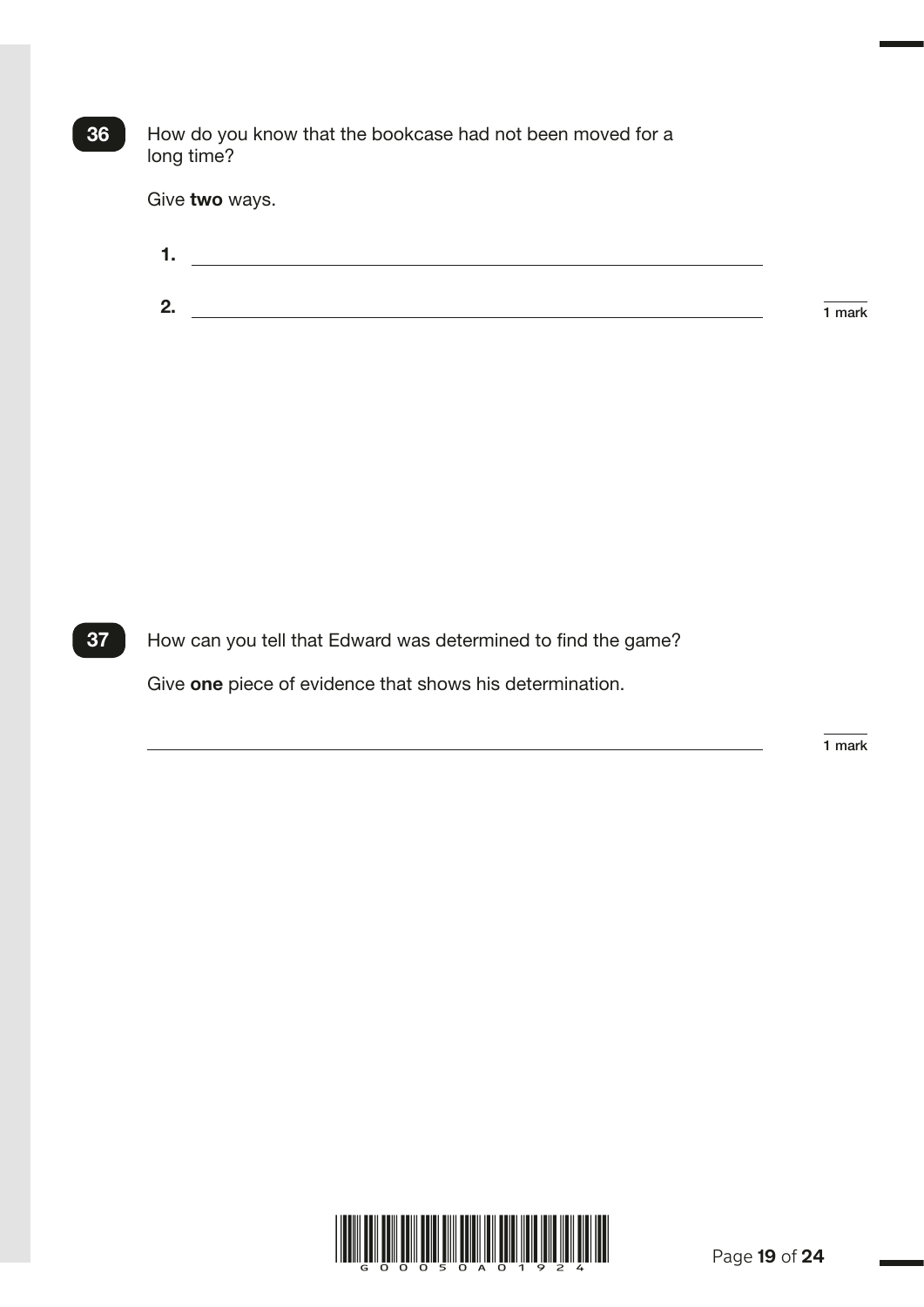# Look at page 10.

38

What impressions do you get of Em Sharp at this point in the extract?

Give two impressions, using evidence from the text to support your answer.

| <b>Impression</b> | <b>Evidence</b> |
|-------------------|-----------------|
|                   |                 |
|                   |                 |
|                   |                 |
|                   |                 |
|                   |                 |
|                   |                 |
|                   |                 |
|                   |                 |

3 marks

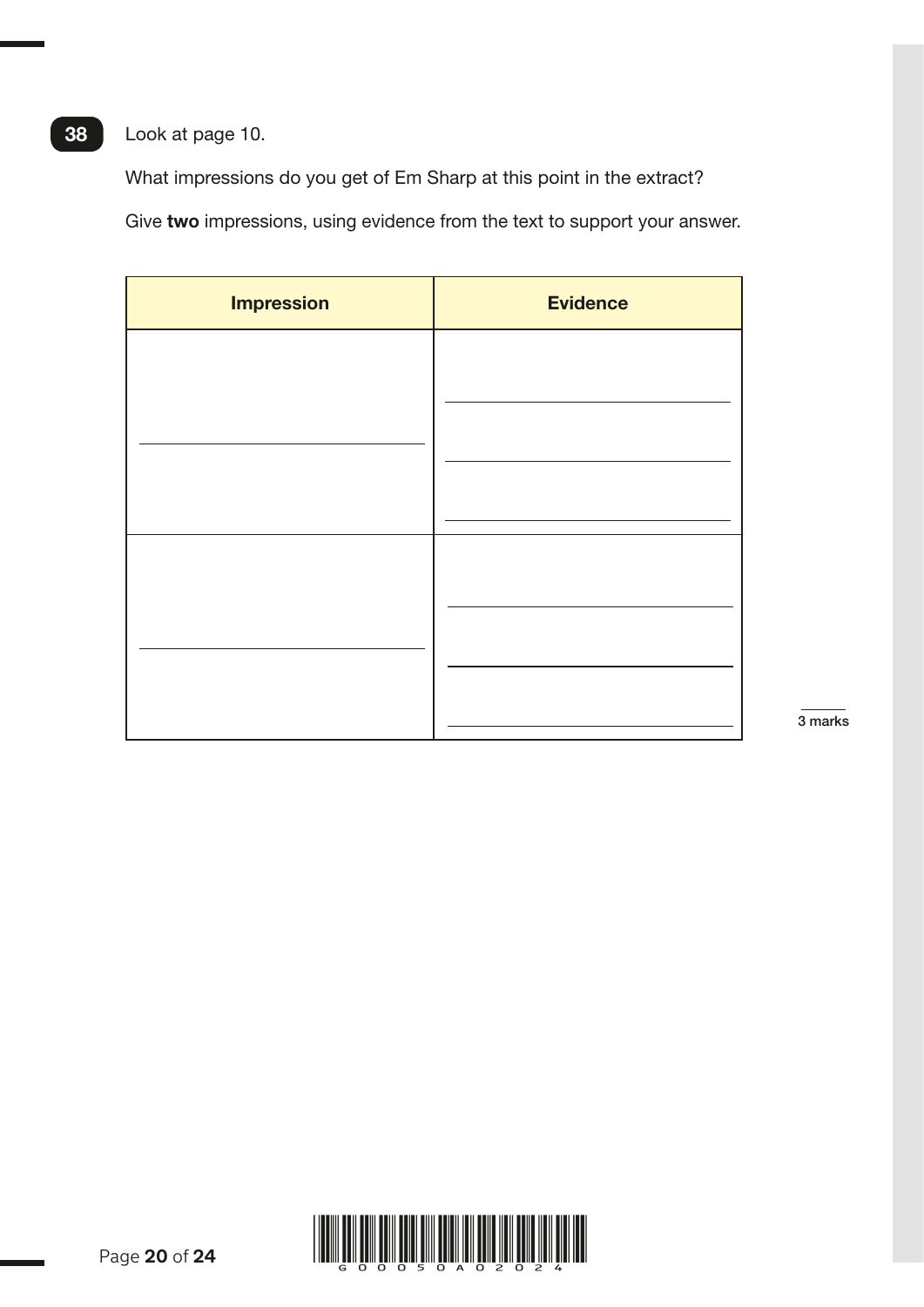In the last paragraph, Edward does not want to give the game to Em Sharp.

Give two reasons why he does not want to part with it.

39

| ◢<br>. |         |
|--------|---------|
|        |         |
|        |         |
| 2.     | 2 marks |

40 Edward found a game. How can you tell that there was something strange about the game?

Explain two ways, using evidence from the text to support your answer.

| 1. |  |
|----|--|
|    |  |
|    |  |
|    |  |
|    |  |
|    |  |
| 2. |  |
|    |  |
|    |  |
|    |  |
|    |  |

3 marks

R026970 – 29 September 2017 9:59 AM – Version 1

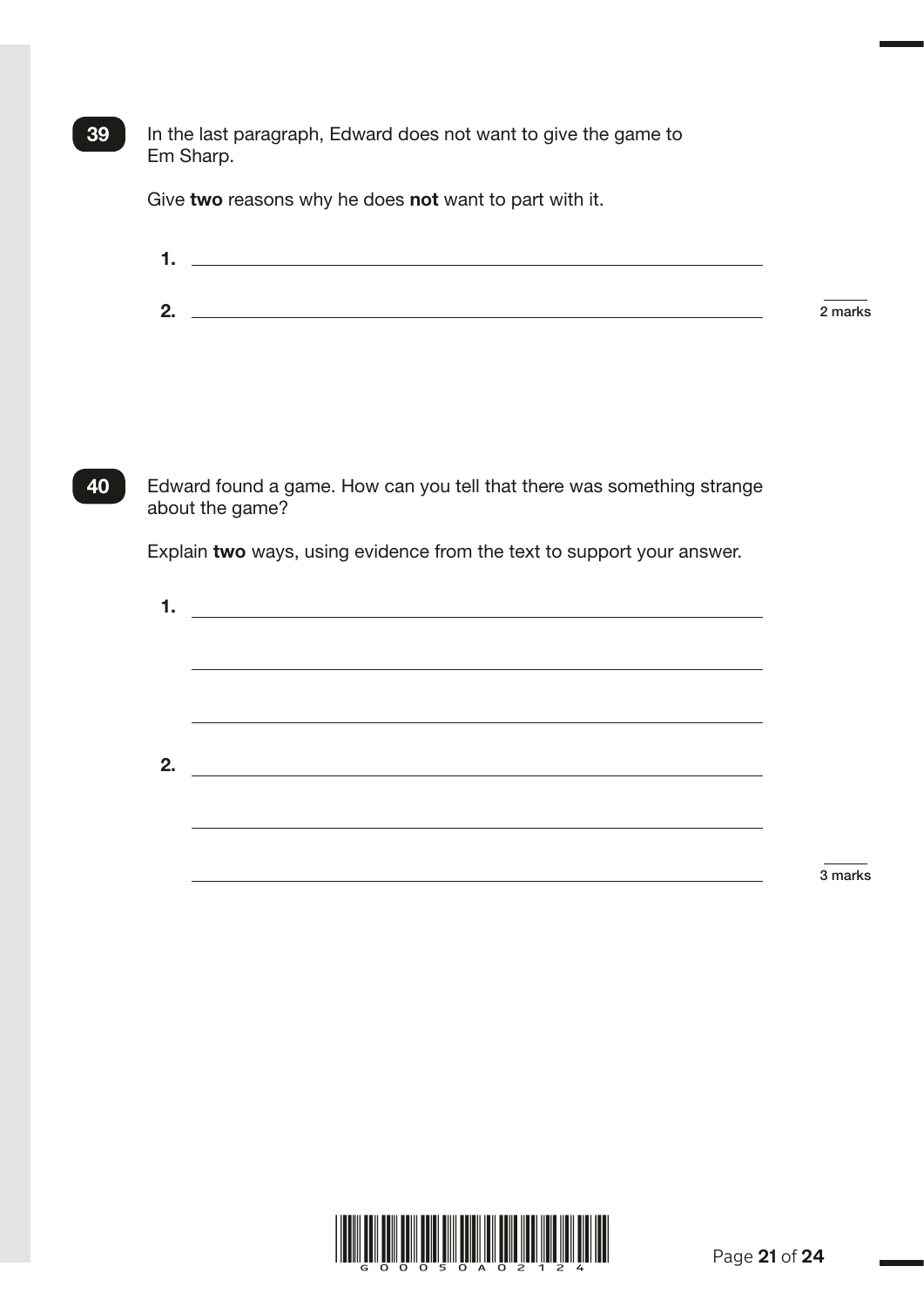# **[END OF TEST]**

Please do not write on this page.

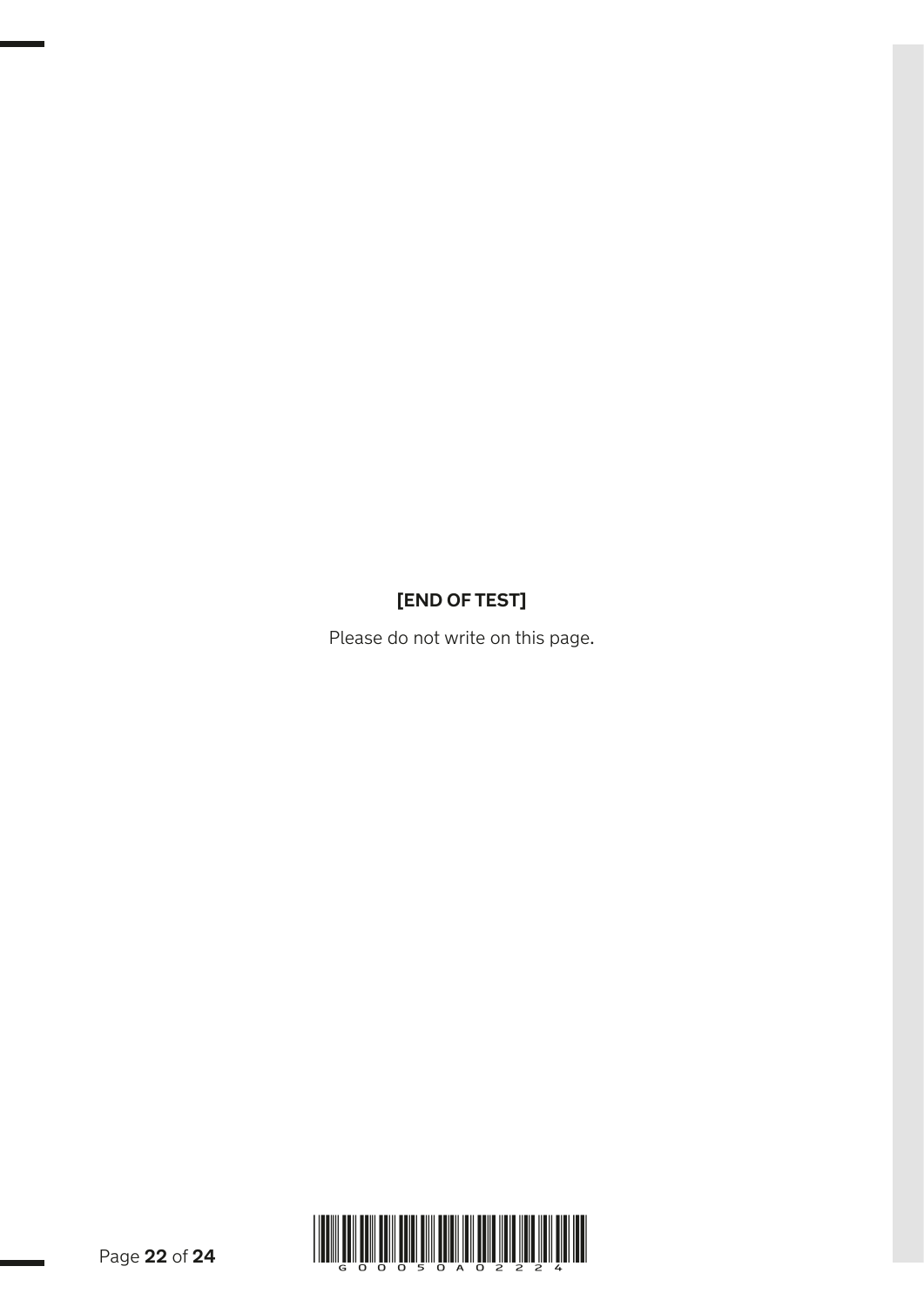# **[BLANK PAGE]**

Please do not write on this page.